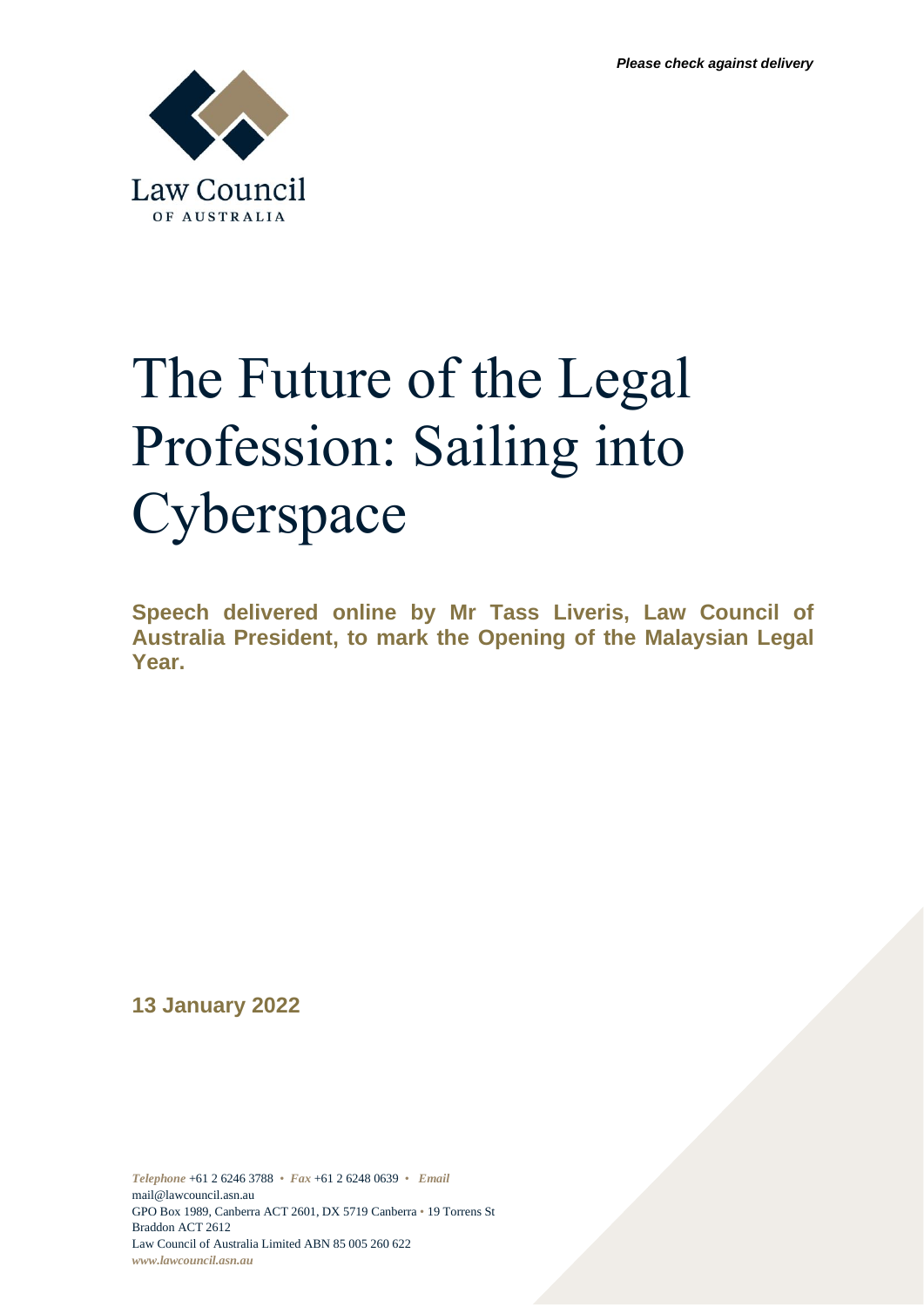## Good afternoon.

It is a pleasure to join you this afternoon – albeit virtually – to mark Malaysia's Opening of the Legal Year for 2022.

As I begin my term as President of the Law Council of Australia, I am grateful for the opportunity to meet, and better get to know, distinguished bar leaders from across the Asia-Pacific region and further afield.

I am also grateful that the time-honoured tradition of marking the opening of the legal year again provides the opportunity to discuss current and emerging issues in our jurisdictions, and share our priorities and aspirations for the year ahead.

I've very much looked forward to today's session – the digital transformation of our legal systems and the provision of legal services is an issue which will impact every lawyer in every jurisdiction.

I commend the Malaysian Bar for its selection of topic – which prompted me to pause and consider the often-discussed issues of modern legal practice in a different light.

It occurs to me that sailing is a very good analogy for looking into the future of our profession and exploring the impact technology may have on how we provide legal services – and how our clients and communities access and observe justice.

Although the word 'sailing' may imply a certain ease or effortlessness, in reality, sailing is full of uncertainty. We can carefully prepare for the journey and plot our course, but should the wind change, we have to respond quickly and either get back on track or adjust our course to the new conditions.

In the time I've been allocated to speak, I'd like to share some thoughts on what the future holds for the legal profession and the foundations I believe we need to have in place to make sure we can ride the cyberspace wave rather than be swept away by it.

The COVID-19 pandemic marks an undeniable paradigm shift for the legal sector.

The pandemic led to what has been termed the largest scale and most rapid change in work practices Australia has ever experienced. Seemingly overnight, we went from less than 8 per cent of our workforce working outside a traditional office environment to 40 per  $cent<sup>1</sup>$ 

While this marked a huge shift for all workplaces and sectors, it required our courts to immediately pivot from a way of operating that has essentially been in place for hundreds of years.

In order to ensure continued access to justice, our courts needed to move decisively to facilitate virtual hearings and expand online registry and dispute resolution services. There was little time to 'road test' different platforms or commission purpose-built digital solutions.

While we commend, and are grateful to, our courts for their quick and concerted efforts to ensure Australians had continuity of access to justice and to legal services, it certainly hasn't all been smooth sailing.

<sup>1</sup> Productivity Commission, Working from Home research paper, 16 September 2021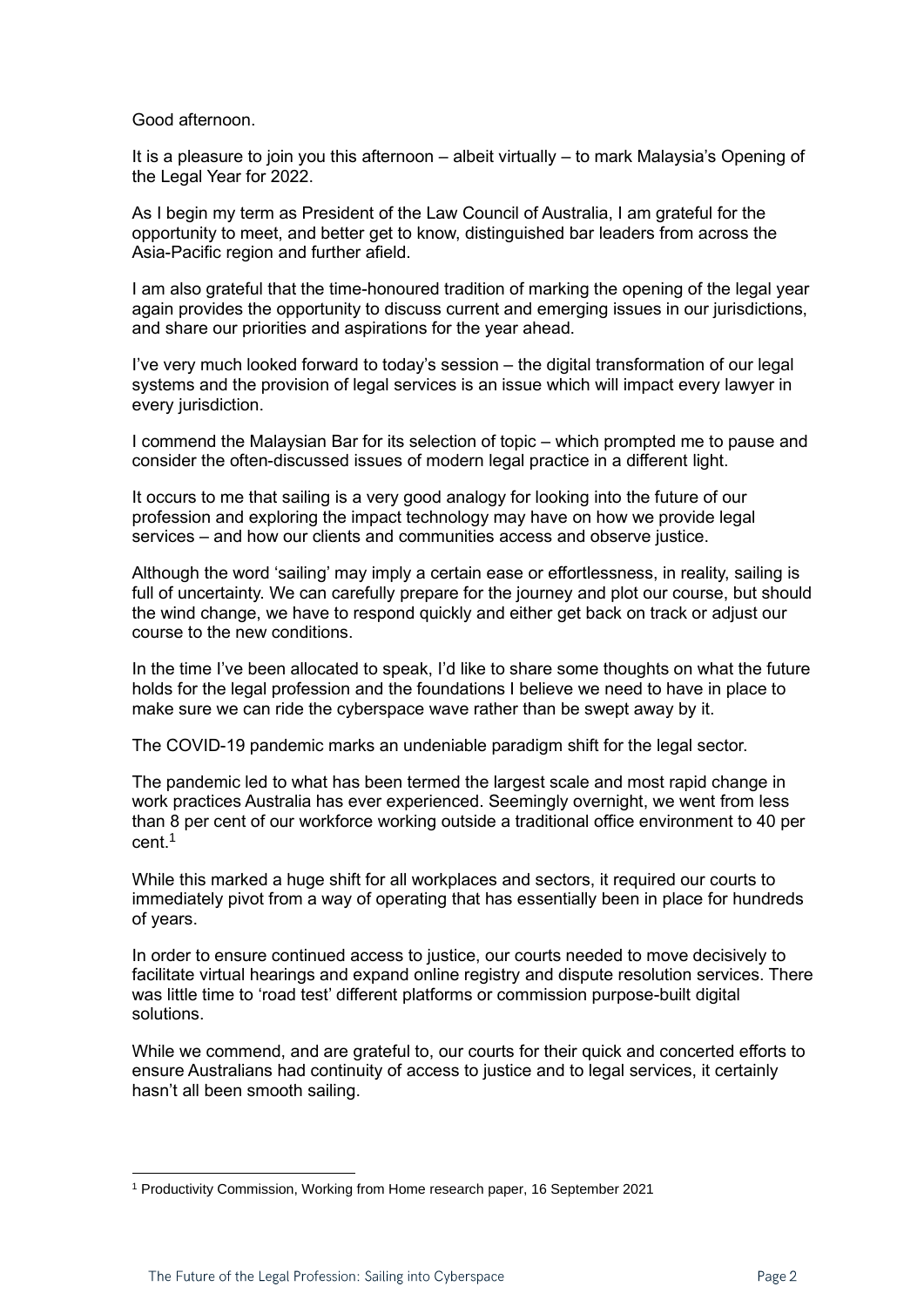As I'm sure many of you have read in the news, on Monday a judge of the Federal Circuit and Family Court of Australia overturned the decision of Australia's border officials to cancel the visa of tennis star Novak Djokovic. This case has understandably attracted a great deal of attention, both in Australia and around the world.

The virtual hearing – which was available for the public to stream over Microsoft Teams – illustrates both the great promise and the many technical and procedural challenges associated with virtual court hearings. The Court has even set up its own Youtube channel, where anyone who wishes can still watch the Djokovic hearing in a four-part series.

In terms of promise, virtual hearings are more accessible to the general public, and the ability to tune into high profile cases has provided many Australians with a better understanding of how our justice system operates.

This promotes transparency in the conduct of court cases, which in turn enhances public confidence in the justice system.

Virtual hearings have also enabled time-strapped journalists to cover multiple cases in a day – something which would previously have been impossible where court proceedings were in different physical locations.

However, this accessibility also brings inherent challenges that our courts are still working out how to manage.

Djokovic's hearing attracted an enormous number of viewers, which at various points exceeded the bandwidth limit and interrupted the stream. Proceedings were also interrupted by viewers managing to turn on their microphones and share photos and links in the stream – which understandably was a source of great frustration for both the judge and the parties.

In the coming years, I suspect that our courts will settle on secure, reliable online platforms to conduct virtual hearings. Unlike existing videoconference platforms, these will be better tailored to the needs of our justice institutions, or even purpose-built for specific courts, tribunals and dispute resolution services.

To facilitate this, however, there is a critical need for sustained, appropriate court funding to support courts to improve the technological infrastructure in courtrooms (particularly smaller courts in regional, rural and remote areas), and to refine and scale up virtual hearings and registry services.

Similarly, there is a pressing need to develop guidance materials and training in areas of: technological competency for judicial officers and court staff; standard practice directions for the use of technology at all levels; guidelines for legal practitioners to ensure that appropriate levels of connectivity are utilised; and protocols for practitioners/litigants/witnesses dialling in to remote court events.

It is also vital that in the race to adopt online dispute resolution, we seek to mitigate the potential digital exclusion of people who have limited access to technology, unreliable internet connections, or who lack the skills to utilise technology and online services. These include older persons and people experiencing homelessness or poverty.

Of course, this is not the only eddy changing the direction of our profession.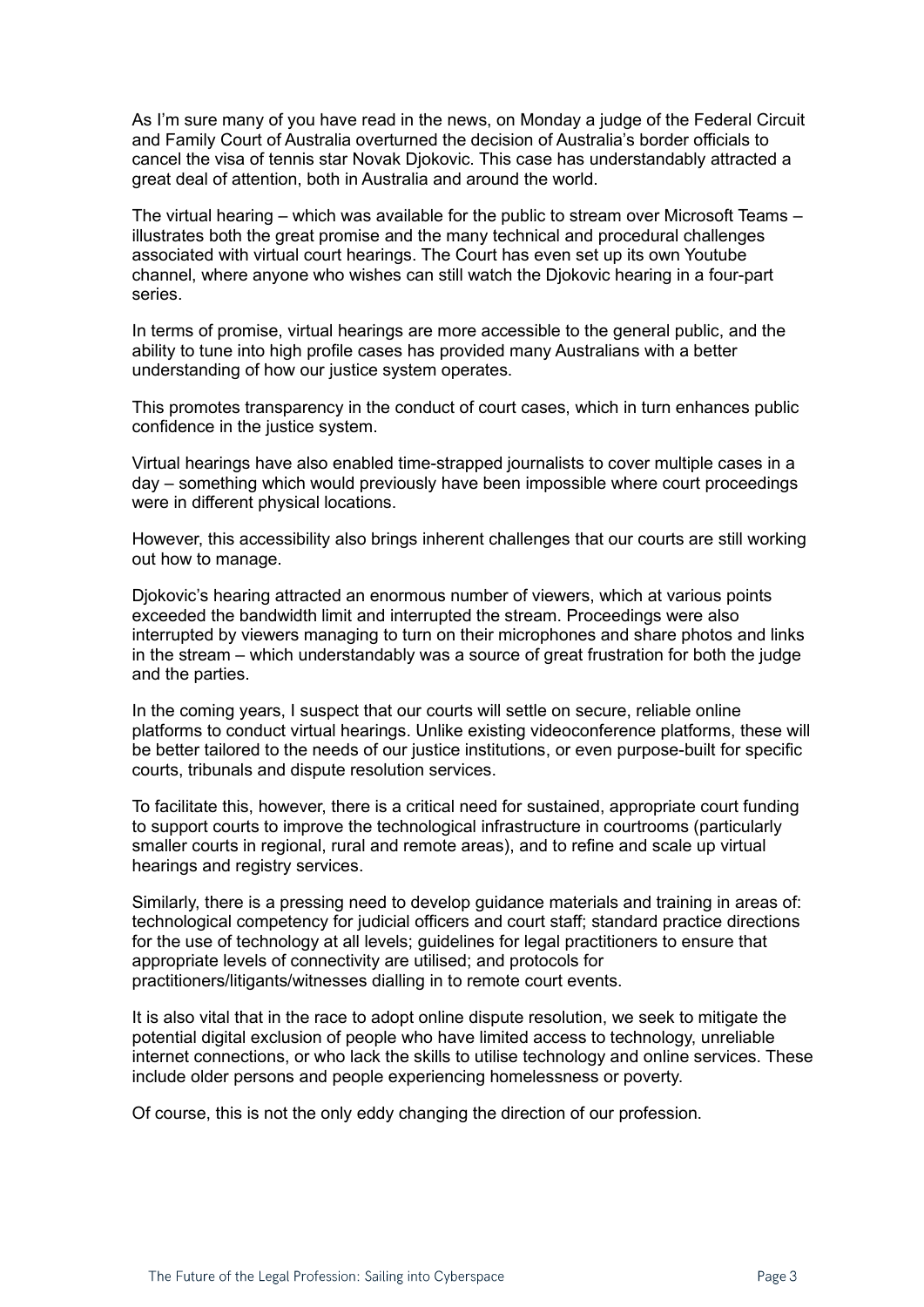Well before the COVID pandemic, a January 2017 report from the McKinsey Global Institute projected that half of current work activities could be automated by 2055.

There has been much speculation about the digital 'disruptors' that might revolutionise the provision of legal services.

This includes the adoption of new technologies, including artificial intelligence (AI), which can assist the legal profession to automate processes, and provide more efficient services to consumers.

Long-term, intelligent technology tools may even change the structure of future legal practices, including by using technology as a stand-alone legal service, and as a tool in legal practice.

The Law Council has maintained that the promotion of innovation has corresponding responsibilities: a commitment to fairness, ethics, accountability and transparency.

If consumers are to rely on new technology-based products and non-traditional providers of legal services, we need to consider:

- how to regulate and assure the quality of products and services delivered by non-traditional providers;
- what standards of responsibility should apply to product creators and service providers in areas such as legal liability, avenues for redress and other consumer protections when digitally assisted legal advice and the services of non-traditional providers goes awry; and
- the advantages, limitations and risks (including privacy and cyber-security concerns) of technology-based tools and new service provider models.

We need to think carefully about how we can preserve the 'quality quarantee' for consumers and the administration of justice provided by statutory regulation and professional ethics, while also fostering innovation and harnessing the opportunities and benefits of technology.

In May 2020, when speaking of the rapid expansion of technology by the Federal Court of Australia, Perram J doubted whether what had been achieved in 8 weeks could have been achieved in 10 years under normal circumstances.

His Honour commended the attitude of litigants, the legal profession and the judges throughout this process; observing that the "difficulties which are encountered are treated as obstacles to be surmounted rather than roadblocks to be surrendered to".

I'd like to conclude my remarks today with a similar sentiment. Despite the emerging challenges, uncertainties and frustrations of this digital shift, it is my hope that lawyers and our legal professional organisations continue to constructively engage in this process with patience, persistence, and integrity.

May the adaptability and resilience of our profession, and its dedication to the courts and consumers of legal services, continue to characterise our approach to these surmountable obstacles as we step bravely into the new era.

Thank you.